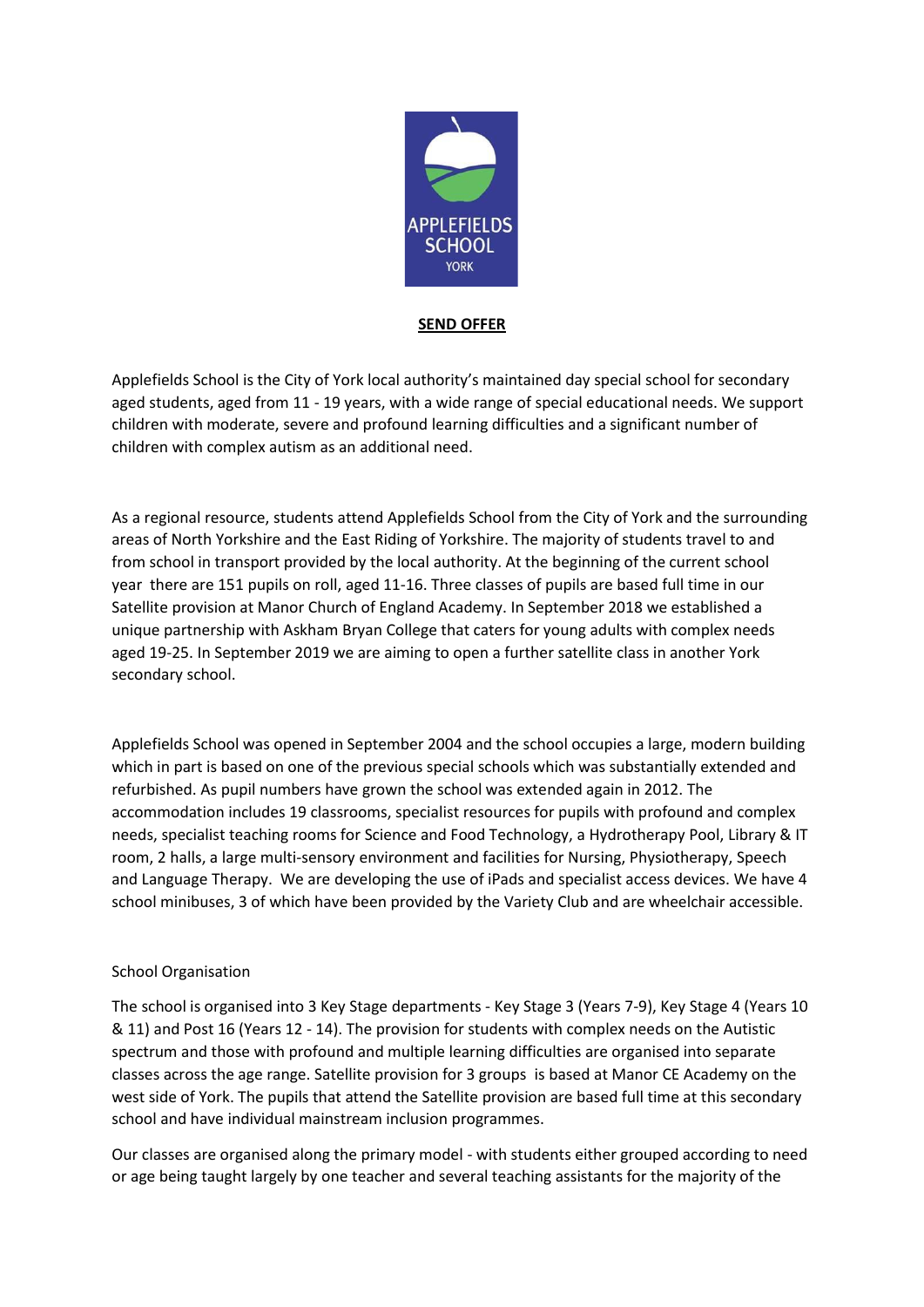week. There are many opportunities for working with other students either in PE, pathway programmes or on theme days. Our curriculum is evolving and we will have one that is focussed on providing bespoke offers for our 'formal' 'semi-formal' and 'informal' learners. The curriculum will be matched to need, aspiration and aspiration - and be very much rooted in a young persons Education,Health and Care Plan. Assessment will also reflect the curriculum, andthis means that we are significantly changing our approach to education and support for these young people. Work, work experience and volunteering are part of appropriate offers, as well as preparing young people for an appropriately matched and engaging adulthood whatever their needs and aspirations. A current focus is on Wellbeing, with a dedicated team being organised to ensure that pupils are well enough to learn at times of particular crisis or need.

#### Staff

Our students are supported by a dedicated multi professional staff team of over 130 people. The current staffing establishment is 20 teachers including a senior team of a Headteacher and 2 Assistant Headteachers. One Assistant Headteacher is responsible for Key Stages 3 & 4, the other for Post 16 provision. There are 5 TLR posts in the staffing structure. These posts are leadership roles for the provision for students with autism, those with profound and complex needs, Work Related Learning, the Satellite provision, the provision of SEN advice and support to staff in mainstream schools and wellbeing.

Excellent on site medical and therapeutic support is provided by the local NHS Health Trust. A number of our students have complex health needs and we have the support of a full time nursing team. Our students' therapeutic needs are met by a part time Physiotherapist, a part time Physiotherapy Assistant and part time Speech and Language Therapist. Regular Paediatric Consultant clinics are held on site. The local authority provides Educational Psychology support and peripatetic support for students with sensory impairments and autism as an additional need.

The team of children's Social Workers, Adulthood team and specialist Careers Advisors are an integral part of our provision to support post 16 students as they plan and prepare for the move to post school provision.

Teaching Assistants are assigned to classes as pupil needs dictate and without them we would not be able to offer the bespoke cuyrricular and opportunities our pupils thrive on

## Curriculum

Students access a broad and relevant curriculum which in Key Stages 3 & 4 includes the subjects of the National Curriculum differentiated in the context of the students' special educational needs. A particular emphasis is placed on the development of students' skills in Communication, Literacy and Numeracy with a focus on the development of students' personal and social independence skills,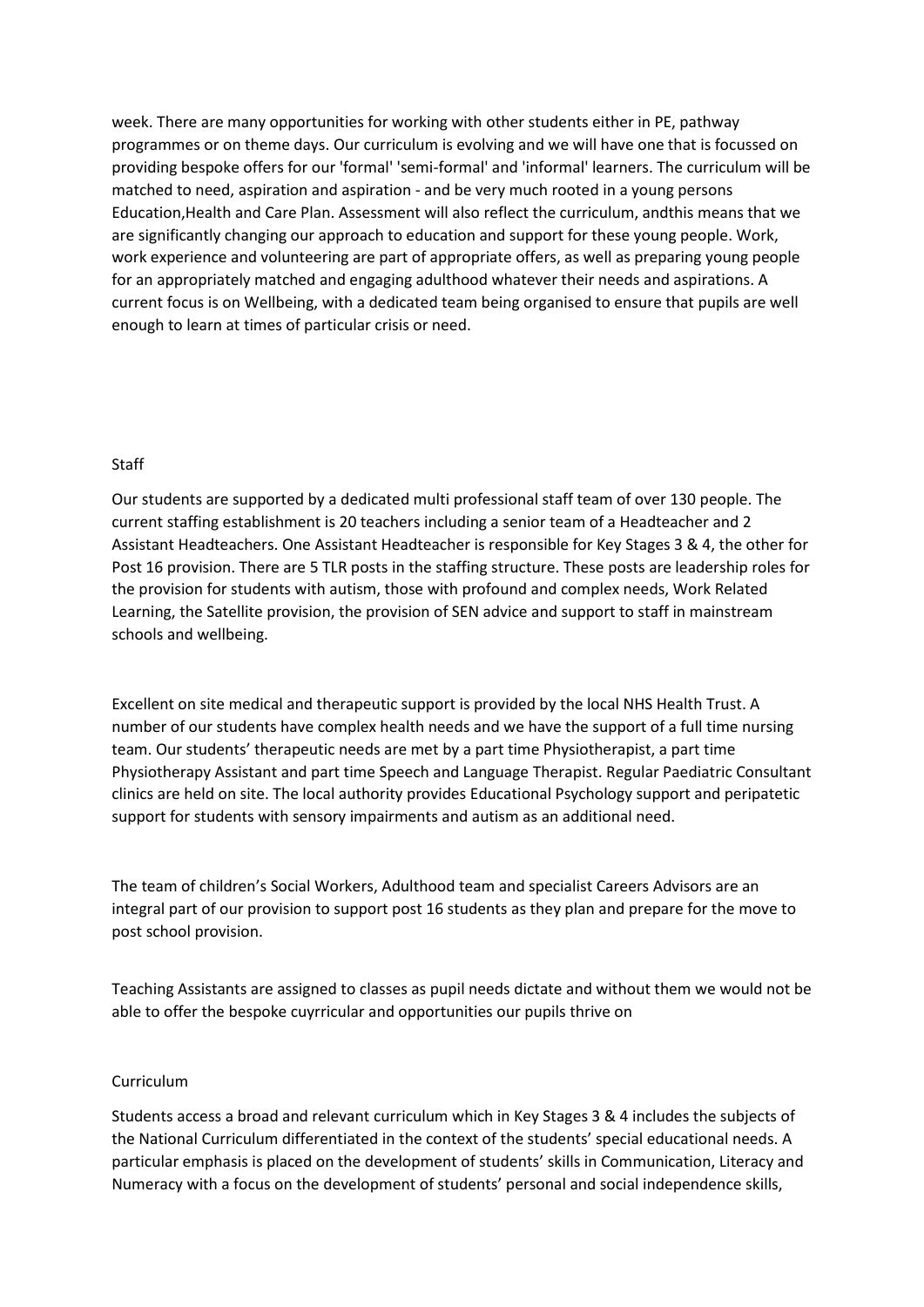health and well-being and the use of Information Technology. Applefields School is part of a local sports partnership working alongside other special schools across the North Yorkshire region.

Those students who experience the most significant communication difficulties are supported through a variety of augmentative communication systems including Makaton, British Sign Language, PECS and the use of electronic communication aids. The development of students' communication skills is co-ordinated by the Speech and Language Therapist and the teacher with responsibility for Communication and Literacy and students work in timetabled small Communication groups regularly during the week. The school is developing the use of iPads to support students' communication skills and general access to the curriculum.

All students continue to attend school for post 16 provision with the overwhelming majority of students attending until the end of Year 14. The aim of Post 16 curriculum is to prepare students for leaving school and life as a young adult. Students are supported with the continuing development of their communication skills, functional Literacy and Numeracy skills, practical independence skills as well as the opportunity to take part in learning away from the school in the local community. These opportunities may include work related learning, work experience, independent travel training.

We believe that it is important that all of our students have the opportunity to have their learning appropriately accredited where appropriate and where it can lead to progress towards their future adult lives.

A small number of students are involved in part time inclusion placements in their local mainstream secondary school. These placements enable students to have the opportunity to spend part of the week working alongside mainstream students in different areas of the curriculum.

On leaving Applefields School, students may transfer to a variety of local and regional post school provisions. Some young people may attend a regional specialist college if their needs are not able to be met locally, here they may continue with the development of life skills and undertake vocational training. Some students choose to transfer to one of the local further educational colleges in York to follow specialist vocational training courses. Other students may transfer to adult services provision provided by the student's home local authority. Students and their parents or carers are supported in making these decisions by the Adulthood Team and Specialist Careers Advisors who work are based on the school site and work closely with students, their families and school staff. All of our students transfer to continuing education, employment or training.

### Parents

We work closely with our parents and carers. Some of students live a considerable distance from school and it can be challenging for some parents to travel to school for meetings. However, parents provide excellent support and visit school regularly, whether this to attend their child's review meeting or one of our regular social or informal meetings. School has become active on social media and through regular newsletters so that parents have more information than at previous times.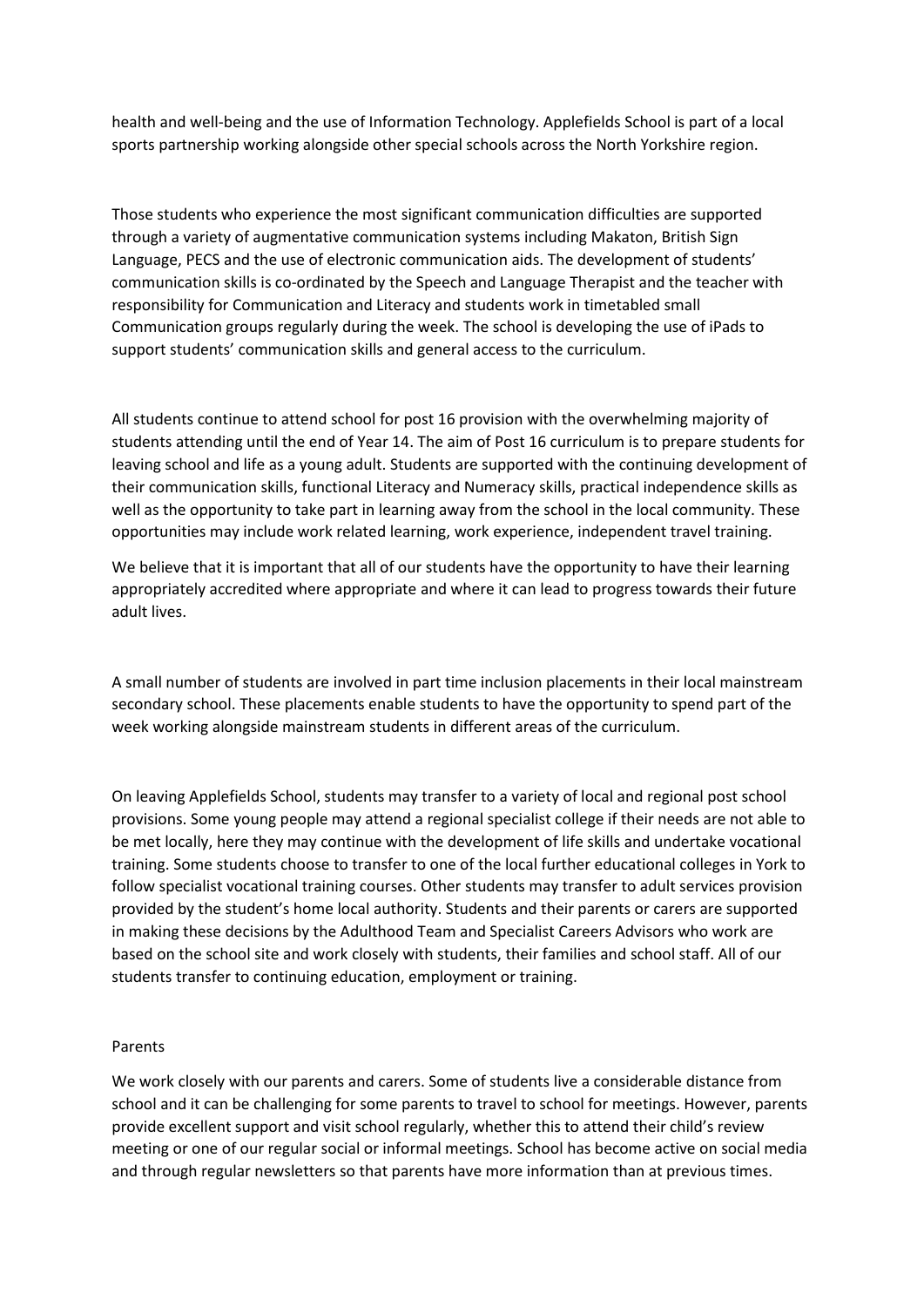Our current 2018 parent questionnaire shows a high level of support for the work of the school.

### Admissions

Admissions to Applefields School are controlled by the City of York local authority. Children usually start school at the beginning of the school year in September. However, it may be possible for children to transfer to Applefields School during the year depending upon individual circumstances and the availability of places.

If you are interested in your child attending Applefields School please contact the school for further information. A member of staff will be happy to discuss our provision. We hope that the following general advice will be useful.

Details of our Satellite provision at Manor CE Academy and the admission arrangements are described in section about the Satellite in the 'Our Curriculum' part of the website.

### If Your Child Attends Hob Moor Oaks School

We have a strong partnership with Hob Moor Oaks School, the primary special school in York. If your child attends Hob Moor Oaks School, with your agreement a member of Applefields School staff will attend your child's Education, Health and Care Plan meeting in Year 6. However, you are invited to visit Applefields School at any time to discuss the provision available. If you would like your child to transfer to Applefields School an application should be made to the local authority following your child's review meeting in Year 6. This process applies whether you live in York or outside of the local authority.

Most of the children who attend Hob Moor Oaks School transfer to Applefields School at the beginning of Year 7.

### If You Live in York and Your Child Attends Another School

If your child lives and attends another school in York (either primary or secondary) an application for a place at Applefields School will usually be made following your child's annual review or Education, Health and Care Plan meeting. Applications can be made at any time; it is recommended that you discuss your interest in Applefields with the SENCo in your child's school.

To discuss your application with the local authority or for further information please contact: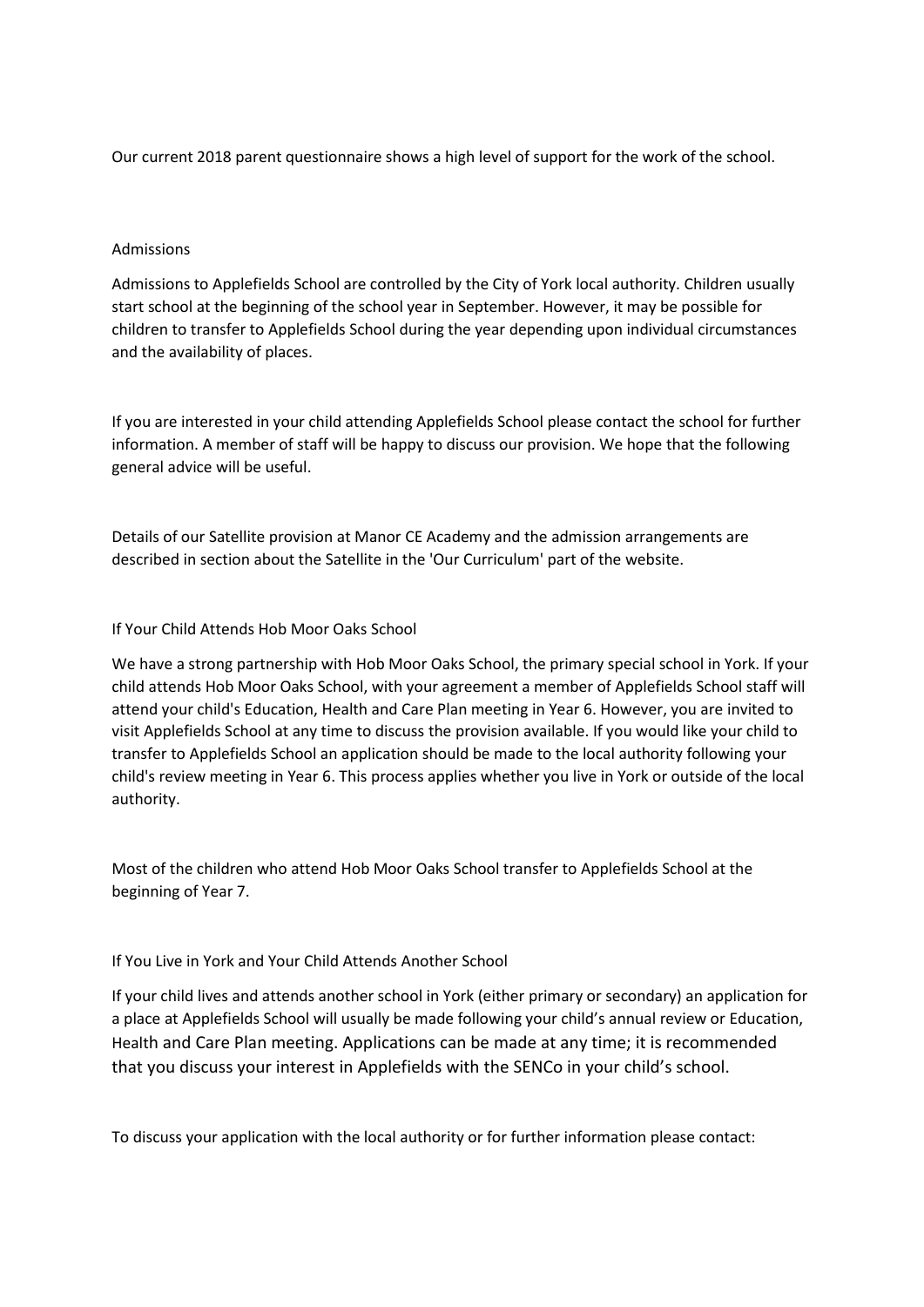SEN Department Adults, Children and Education West Offices Station Rise York YO1 6GA Tel: 01904 554302 Email: SENdept@york.gov.uk

If You Live Outside of York

If you live outside of York an application for a place at Applefields School must be discussed with the SEN services department in your home local authority. This can take place following your child's annual review meeting or Education and Health Care Plan meeting. Please speak to the SENCo in your child's school.

If your local authority agrees to support your request for a place at Applefields School your home local authority will contact the SEN Department at York. The allocation of places will then be considered by the Headteacher in consultation with the staff in the City of York SEN Department.

The contact details for North Yorkshire County Council are:

| The Pupil and Parents Officer |                                      |
|-------------------------------|--------------------------------------|
| Selby Local Education Office  | The Pupil and Parents Officer        |
| 2 Abbey Yard                  | Harrogate Local Education Office     |
|                               | Ainsty Road                          |
| Selby                         | Harrogate                            |
| North Yorkshire               | North Yorkshire                      |
| YO8 4PS                       | HG1 4XU                              |
|                               |                                      |
|                               | Tel : 08450 349 467                  |
| Tel: 08450 349 465            |                                      |
|                               | The Pupil and Parents Officer        |
| The Pupil and Parents Officer | Northallerton Local Education Office |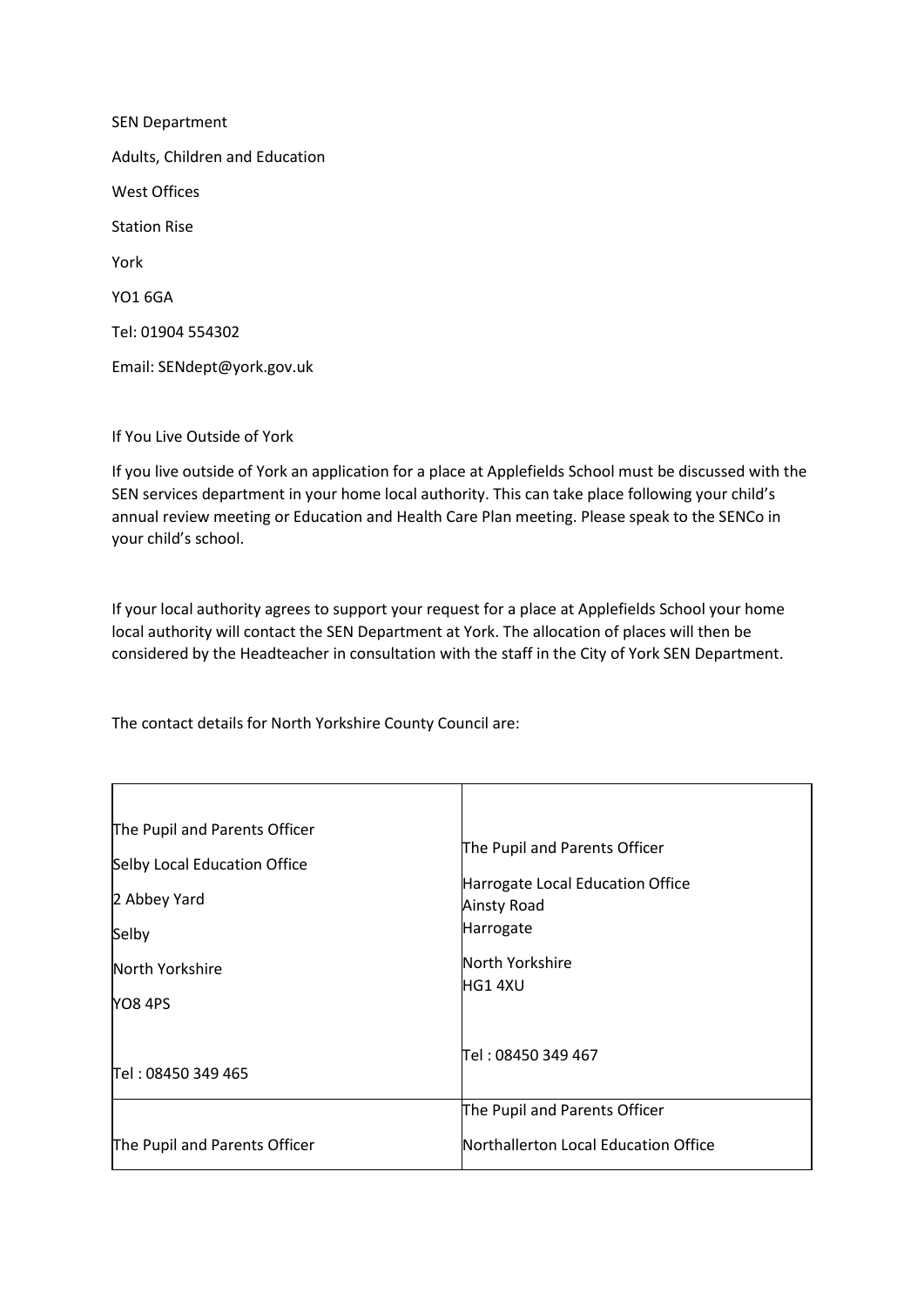| Scarborough / Ryedale Education Office | 121 -123 High Street |
|----------------------------------------|----------------------|
| Valley Bridge Parade<br>Scarborough    | <b>Northallerton</b> |
| North Yorkshire                        | North Yorkshire      |
| <b>NO11 2PG</b>                        | DL7 8PQ              |
| Tel: 08450 349 400                     | Tel: 08450 349 468   |

The contact details for East Riding of Yorkshire Council are:

Head of Service

Special Educational Needs Support Service (SENSS)

County Hall

Beverley

HU17 9BA

Tel: 01482 392180

**Transitions** 

Preparing for school or moving between schools can be a stressful time for both students and their families. We work closely with students' their families and the student's current school to plan an individual transition programme for each student to help them get ready for their new school as easily as possible. For the students starting at the beginning of the next school year this will involve regular visits for students and informal meetings for parents and carers. The parents of all students are invited to attend our summer term Open Evening (usually held at the end of June / beginning of July - please check the school calendar) when they will have an opportunity to meet their child's pastoral team for the following school year.

Home to School Transport

Most pupils that attend Applefields School travel to and from school in taxis or minibuses under contract to the local authority. This transport is usually provided free of charge. In York the home to